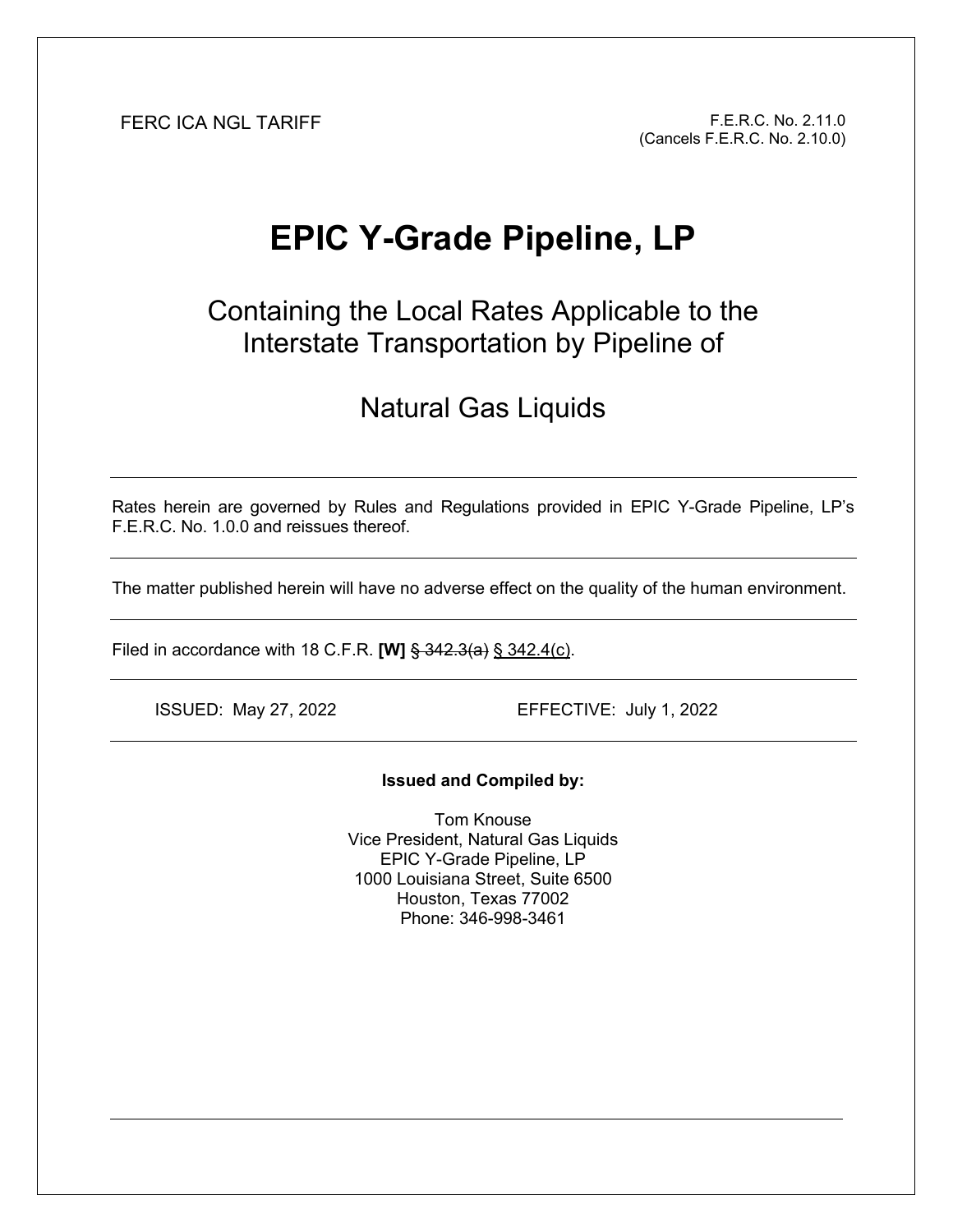### **Rates in Dollars per Gallon**

### **UNCOMMITTED TRANSPORTATION RATE**

| FROM:                                                                            | TO:                                                                                      | RATE (per Gallon)         |
|----------------------------------------------------------------------------------|------------------------------------------------------------------------------------------|---------------------------|
| <b>DLK Black River Gas</b><br>Processing Plant near Loving,<br><b>New Mexico</b> | - EPIC Y-Grade Logistics, LP owned<br>fractionation complex near Robstown,<br>Texas      | [U] $$0.1044 /$ Gallon(1) |
|                                                                                  | - SouthTex 66 Pipeline Company<br>Ltd.-owned Benedum Pump Station<br>near Benedum, Texas | [U] $$0.1044 /$ Gallon(1) |
|                                                                                  | - DCP Midstream Partners, LP owned<br>Pump Station near Benedum, Texas                   | [U] $$0.1044 /$ Gallon(1) |
|                                                                                  | - Delaware Basin Midstream, LLC-<br>owned Ramsey Plant near Orla,<br>Texas               | [U] $$0.1044 /$ Gallon(1) |
|                                                                                  | - Vaquero Midstream LLC-owned<br>Caymus Plant near Coyanosa, Texas                       | [U] $$0.1044 /$ Gallon(1) |
|                                                                                  | - Phillips 66 Company-owned<br>fractionation complex near Sweeny,<br>Texas               | [U] $$0.1044 /$ Gallon(1) |
| WPX Energy owned Gas Plant<br>in Loving County, Texas                            | - EPIC Y-Grade Logistics, LP owned<br>fractionation complex near Robstown,<br>Texas      | [U] $$0.1044 /$ Gallon(1) |
|                                                                                  | - SouthTex 66 Pipeline Company<br>Ltd.-owned Benedum Pump Station<br>near Benedum, Texas | [U] $$0.1044 /$ Gallon(1) |
|                                                                                  | - DCP Midstream Partners, LP owned<br>Pump Station near Benedum, Texas                   | [U] $$0.1044 /$ Gallon(1) |
|                                                                                  | - Vaquero Midstream LLC-owned<br>Caymus Plant near Coyanosa, Texas                       | [U] $$0.1044 /$ Gallon(1) |
|                                                                                  | - Phillips 66 Company-owned<br>fractionation complex near Sweeny,<br>Texas               | [U] $$0.1044 /$ Gallon(1) |
| Delaware Basin Midstream,<br><b>LLC-owned Ramsey Plant</b><br>near Orla, Texas   | - EPIC Y-Grade Logistics, LP owned<br>fractionation complex near Robstown,<br>Texas      | [U] $$0.1044 /$ Gallon(1) |
|                                                                                  | - SouthTex 66 Pipeline Company<br>Ltd.-owned Benedum Pump Station<br>near Benedum, Texas | [U] $$0.1044 /$ Gallon(1) |
|                                                                                  | - DCP Midstream Partners, LP owned<br>Pump Station near Benedum, Texas                   | [U] $$0.1044 /$ Gallon(1) |
|                                                                                  | - Phillips 66 Company-owned<br>fractionation complex near Sweeny,<br>Texas               | [U] $$0.1044 /$ Gallon(1) |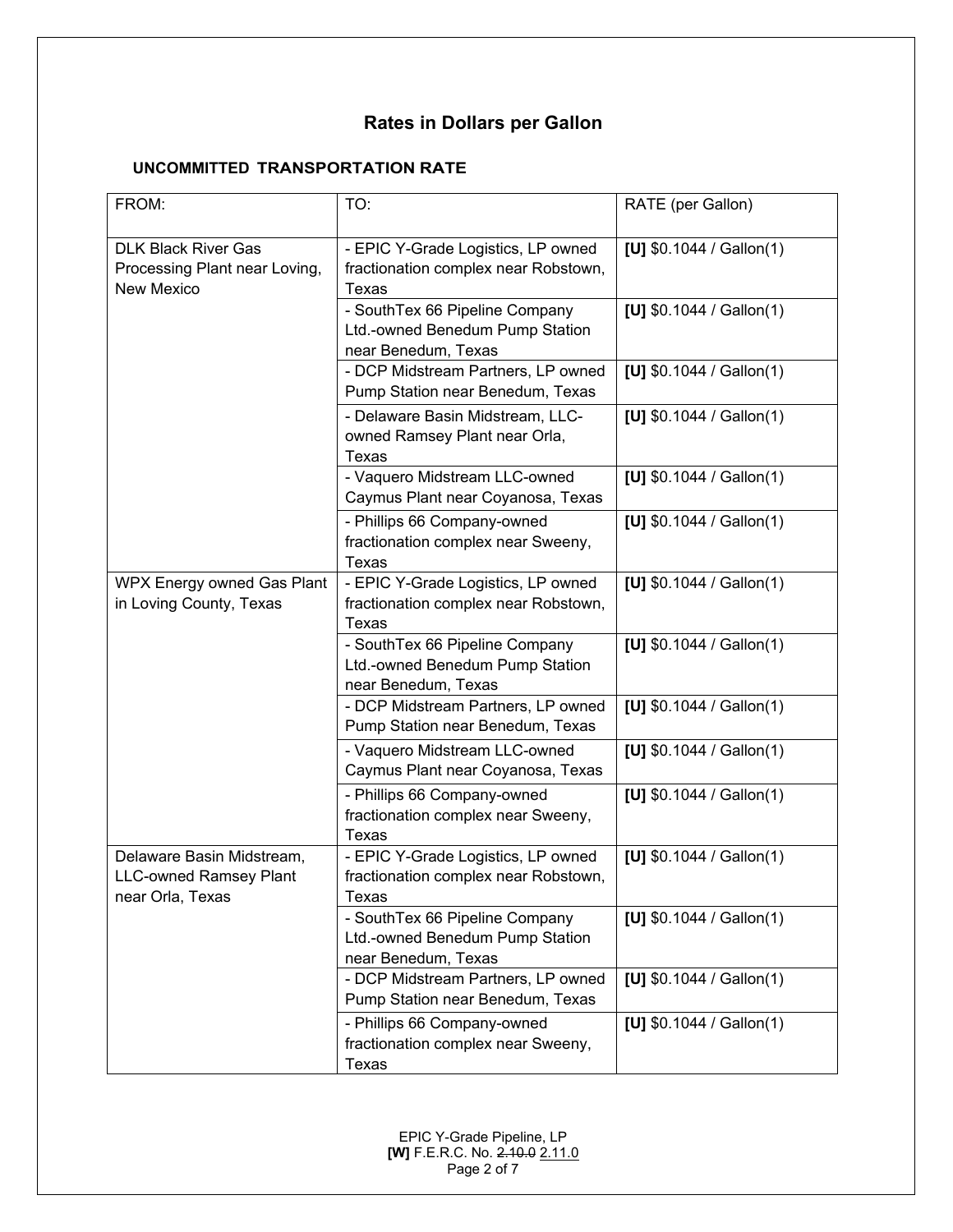| Brazos NGL Pipeline, LLC in<br>Reeves County, Texas                                              | - EPIC Y-Grade Logistics, LP owned<br>fractionation complex near Robstown,                        | [U] $$0.1044 /$ Gallon(1) |
|--------------------------------------------------------------------------------------------------|---------------------------------------------------------------------------------------------------|---------------------------|
|                                                                                                  | Texas<br>- SouthTex 66 Pipeline Company<br>Ltd.-owned Benedum Pump Station<br>near Benedum, Texas | [U] $$0.1044 /$ Gallon(1) |
|                                                                                                  | - DCP Midstream Partners, LP owned<br>Pump Station near Benedum, Texas                            | [U] $$0.1044 /$ Gallon(1) |
|                                                                                                  | - Phillips 66 Company-owned<br>fractionation complex near Sweeny,<br><b>Texas</b>                 | [U] $$0.1044 /$ Gallon(1) |
| Salt Creek Midstream LLC-<br>owned Pecos 1 Plant near<br>Pecos, Texas                            | - EPIC Y-Grade Logistics, LP owned<br>fractionation complex near Robstown,<br>Texas               | [U] $$0.1044 /$ Gallon(1) |
|                                                                                                  | - SouthTex 66 Pipeline Company<br>Ltd.-owned Benedum Pump Station<br>near Benedum, Texas          | [U] $$0.1044 /$ Gallon(1) |
|                                                                                                  | - DCP Midstream Partners, LP owned<br>Pump Station near Benedum, Texas                            | [U] $$0.1044 /$ Gallon(1) |
|                                                                                                  | - Vaquero Midstream LLC-owned<br>Caymus Plant near Coyanosa, Texas                                | [U] $$0.1044 /$ Gallon(1) |
|                                                                                                  | - Phillips 66 Company-owned<br>fractionation complex near Sweeny,<br>Texas                        | [U] $$0.1044 /$ Gallon(1) |
| Vaquero Midstream LLC-<br>owned Caymus Plant near<br>Coyanosa, Texas                             | - EPIC Y-Grade Logistics, LP owned<br>fractionation complex near Robstown,<br>Texas               | [U] $$0.1044 /$ Gallon(1) |
|                                                                                                  | - SouthTex 66 Pipeline Company<br>Ltd.-owned Benedum Pump Station<br>near Benedum, Texas          | [U] $$0.1044 /$ Gallon(1) |
|                                                                                                  | - DCP Midstream Partners, LP owned<br>Pump Station near Benedum, Texas                            | [U] $$0.1044 /$ Gallon(1) |
|                                                                                                  | - Phillips 66 Company-owned<br>fractionation complex near Sweeny,<br>Texas                        | [U] $$0.1044 /$ Gallon(1) |
| Cogent Midstream WesTex,<br>LLC, Big Lake I and Big Lake II<br>Plants in Reagan County,<br>Texas | - EPIC Y-Grade Logistics, LP owned<br>fractionation complex near Robstown,<br><b>Texas</b>        | [U] $$0.1044 /$ Gallon(1) |
|                                                                                                  | - Phillips 66 Company-owned<br>fractionation complex near Sweeny,<br><b>Texas</b>                 | [U] $$0.1044 /$ Gallon(1) |
| Lucid Energy Group, LLC,<br>Roadrunner I and Roadrunner<br>Il Plants in Eddy County, New         | - EPIC Y-Grade Logistics, LP owned<br>fractionation complex near Robstown,<br>Texas               | [U] $$0.1028 /$ Gallon(1) |
| Mexico                                                                                           | - SouthTex 66 Pipeline Company<br>Ltd.-owned Benedum Pump Station<br>near Benedum, Texas          | [U] $$0.1028 /$ Gallon(1) |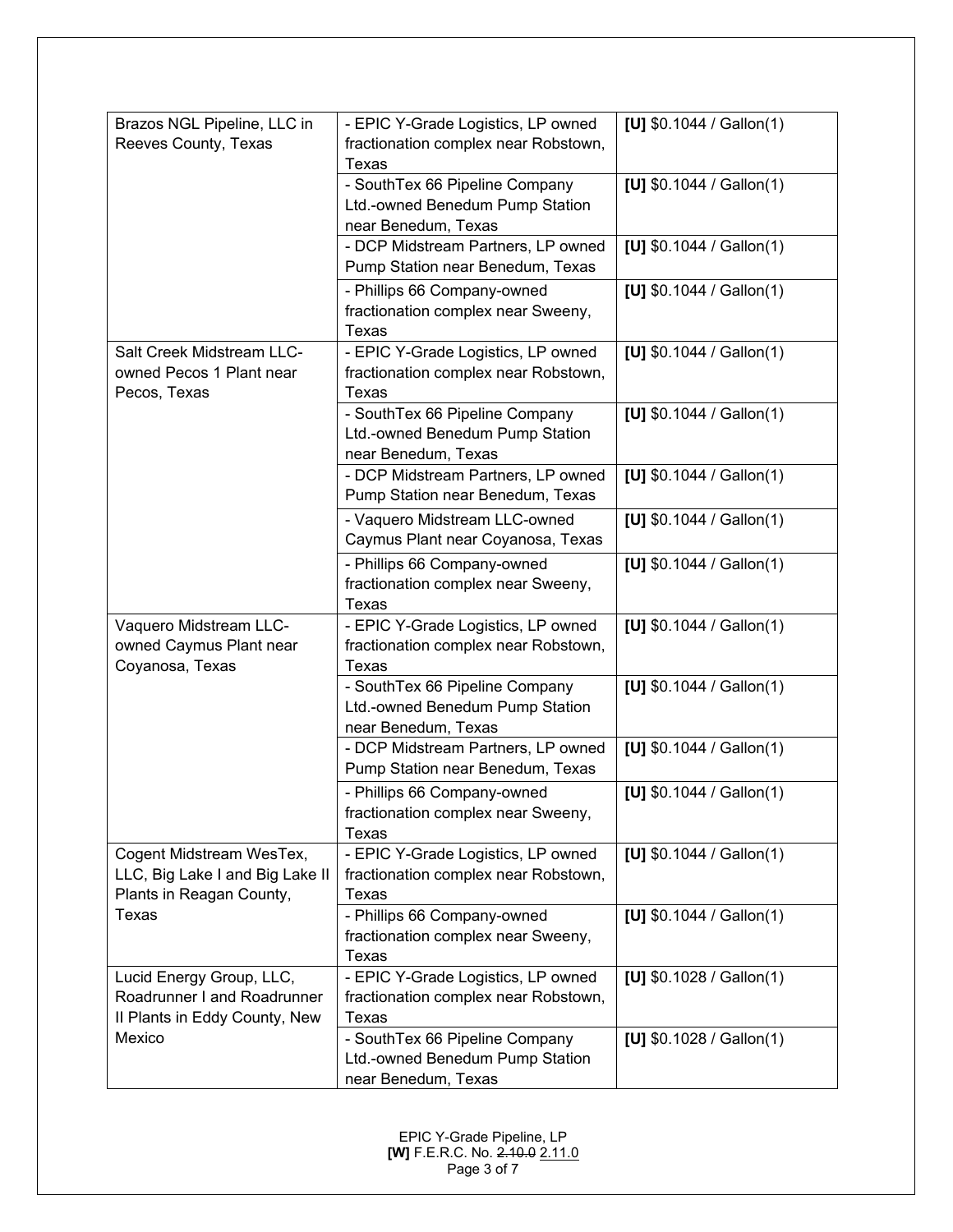|                                                            | - DCP Midstream Partners, LP owned<br>Pump Station near Benedum, Texas                   | [U] $$0.1028 /$ Gallon(1) |
|------------------------------------------------------------|------------------------------------------------------------------------------------------|---------------------------|
|                                                            | - Delaware Basin Midstream, LLC-<br>owned Ramsey Plant near Orla,<br>Texas               | [U] $$0.1028 /$ Gallon(1) |
|                                                            | - Vaquero Midstream LLC-owned<br>Caymus Plant near Coyanosa, Texas                       | [U] $$0.1028 /$ Gallon(1) |
|                                                            | - Phillips 66 Company-owned<br>fractionation complex near Sweeny,<br>Texas               | [U] $$0.1044 /$ Gallon(1) |
| BANGL, LLC pipeline<br>interconnection near Orla,<br>Texas | - EPIC Y-Grade Logistics, LP owned<br>fractionation complex near Robstown,<br>Texas      | [U] $$0.1028 /$ Gallon(1) |
|                                                            | - SouthTex 66 Pipeline Company<br>Ltd.-owned Benedum Pump Station<br>near Benedum, Texas | [U] $$0.1028 /$ Gallon(1) |
|                                                            | - DCP Midstream Partners, LP owned<br>Pump Station near Benedum, Texas                   | [U] $$0.1028 /$ Gallon(1) |
|                                                            | - Vaquero Midstream LLC-owned<br>Caymus Plant near Coyanosa, Texas                       | [U] $$0.1028 /$ Gallon(1) |
|                                                            | - Phillips 66 Company-owned<br>fractionation complex near Sweeny,<br>Texas               | [U] $$0.1044 /$ Gallon(1) |

The Uncommitted Transportation Rate shown above is subject to adjustment each year in accordance with the mechanism set forth in FERC regulation 1 8 C.F.R. § 342.3, or any successor thereto. Interest will be due on payments not made when due, as provided in Rule 17 of the Rules and Regulations Tariff. Participation in the Balancing Policy is a requirement of transportation for all Shippers. Carrier will, on a not unduly discriminatory basis, consider requests for delivery by displacement service on its system where operationally feasible, in which case the tariff rate for service between such points shall apply.

(1) During times when the system is in pro-rationing, the Uncommitted Transportation Rate will be modified to be **[U]** one cent (\$0.01) below the rate paid by a Committed Shipper. This modification will end when the system is no longer in pro-rationing.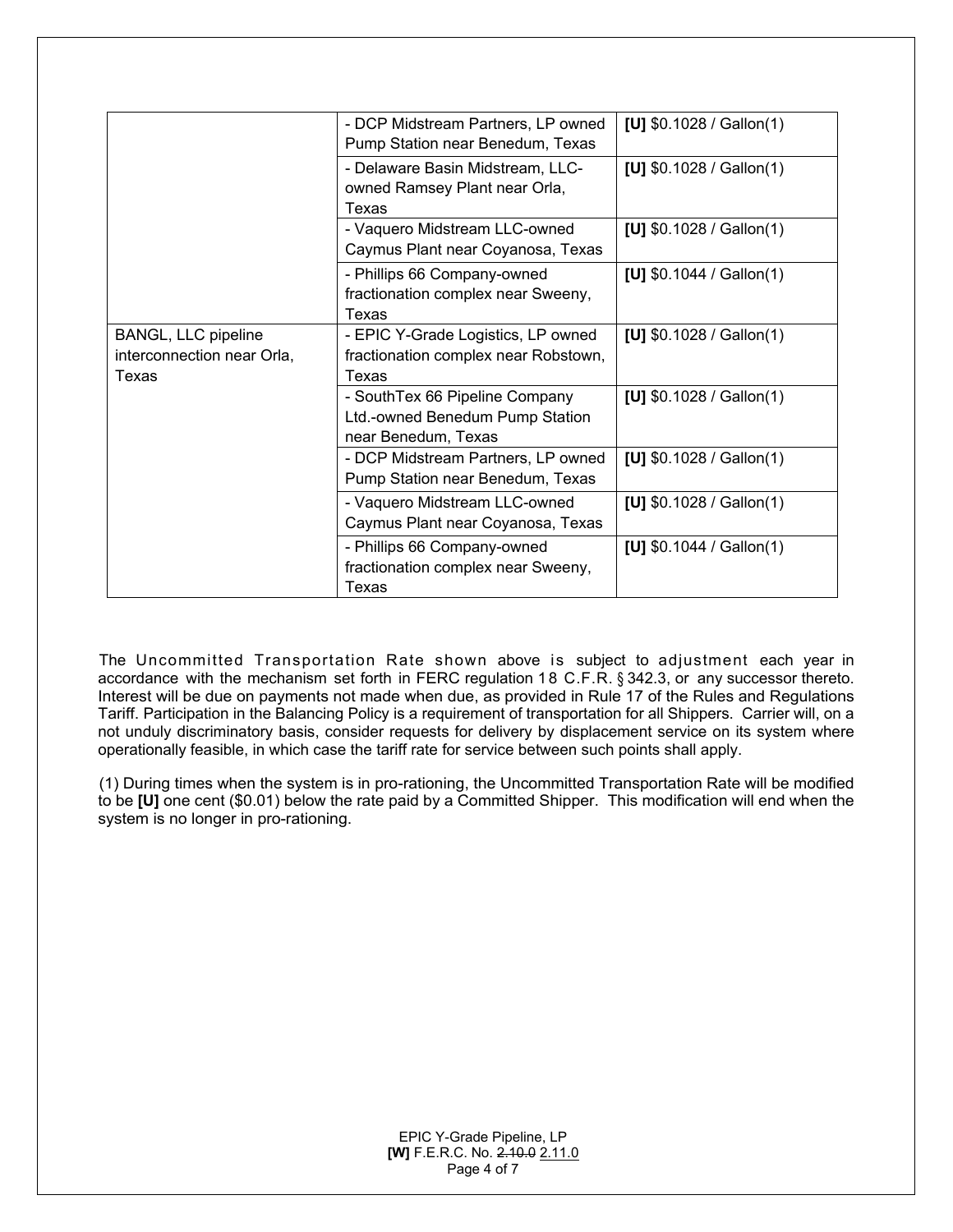### **VOLUME COMMITMENT INCENTIVE PROGRAM RATES FOR VOLUMES DELIVERED**

| FROM:                                                                          | TO:                                                                                      | RATE (per Gallon)     |
|--------------------------------------------------------------------------------|------------------------------------------------------------------------------------------|-----------------------|
| <b>DLK Black River Gas</b><br>Processing Plant near Loving,<br>New Mexico      | - EPIC Y-Grade Logistics, LP owned<br>fractionation complex near Robstown,<br>Texas      | [I] \$0.0468 / Gallon |
|                                                                                | - SouthTex 66 Pipeline Company<br>Ltd.-owned Benedum Pump Station<br>near Benedum, Texas | [I] \$0.0468 / Gallon |
|                                                                                | - DCP Midstream Partners, LP owned<br>Pump Station near Benedum, Texas                   | [I] \$0.0468 / Gallon |
|                                                                                | - Delaware Basin Midstream, LLC-<br>owned Ramsey Plant near Orla,<br>Texas               | [I] \$0.0468 / Gallon |
|                                                                                | - Vaquero Midstream LLC-owned<br>Caymus Plant near Coyanosa, Texas                       | [I] \$0.0468 / Gallon |
|                                                                                | - Phillips 66 Company-owned<br>fractionation complex near Sweeny,<br><b>Texas</b>        | [I] \$0.0468 / Gallon |
| <b>WPX Energy owned Gas Plant</b><br>in Loving County, Texas                   | - EPIC Y-Grade Logistics, LP owned<br>fractionation complex near Robstown,<br>Texas      | [I] \$0.0468 / Gallon |
|                                                                                | - SouthTex 66 Pipeline Company<br>Ltd.-owned Benedum Pump Station<br>near Benedum, Texas | [I] \$0.0468 / Gallon |
|                                                                                | - DCP Midstream Partners, LP owned<br>Pump Station near Benedum, Texas                   | [I] \$0.0468 / Gallon |
|                                                                                | - Vaquero Midstream LLC-owned<br>Caymus Plant near Coyanosa, Texas                       | [I] \$0.0468 / Gallon |
|                                                                                | - Phillips 66 Company-owned<br>fractionation complex near Sweeny,<br>Texas               | [I] \$0.0468 / Gallon |
| Delaware Basin Midstream,<br><b>LLC-owned Ramsey Plant</b><br>near Orla, Texas | - EPIC Y-Grade Logistics, LP owned<br>fractionation complex near Robstown,<br>Texas      | [I] \$0.0468 / Gallon |
|                                                                                | - SouthTex 66 Pipeline Company<br>Ltd.-owned Benedum Pump Station<br>near Benedum, Texas | [I] \$0.0468 / Gallon |
|                                                                                | - DCP Midstream Partners, LP owned<br>Pump Station near Benedum, Texas                   | [I] \$0.0468 / Gallon |
|                                                                                | - Phillips 66 Company-owned<br>fractionation complex near Sweeny,<br>Texas               | [I] \$0.0468 / Gallon |
| Brazos NGL Pipeline, LLC in<br>Reeves County, Texas                            | - EPIC Y-Grade Logistics, LP owned<br>fractionation complex near Robstown,<br>Texas      | [I] \$0.0468 / Gallon |

EPIC Y-Grade Pipeline, LP **[W]** F.E.R.C. No. 2.10.0 2.11.0 Page 5 of 7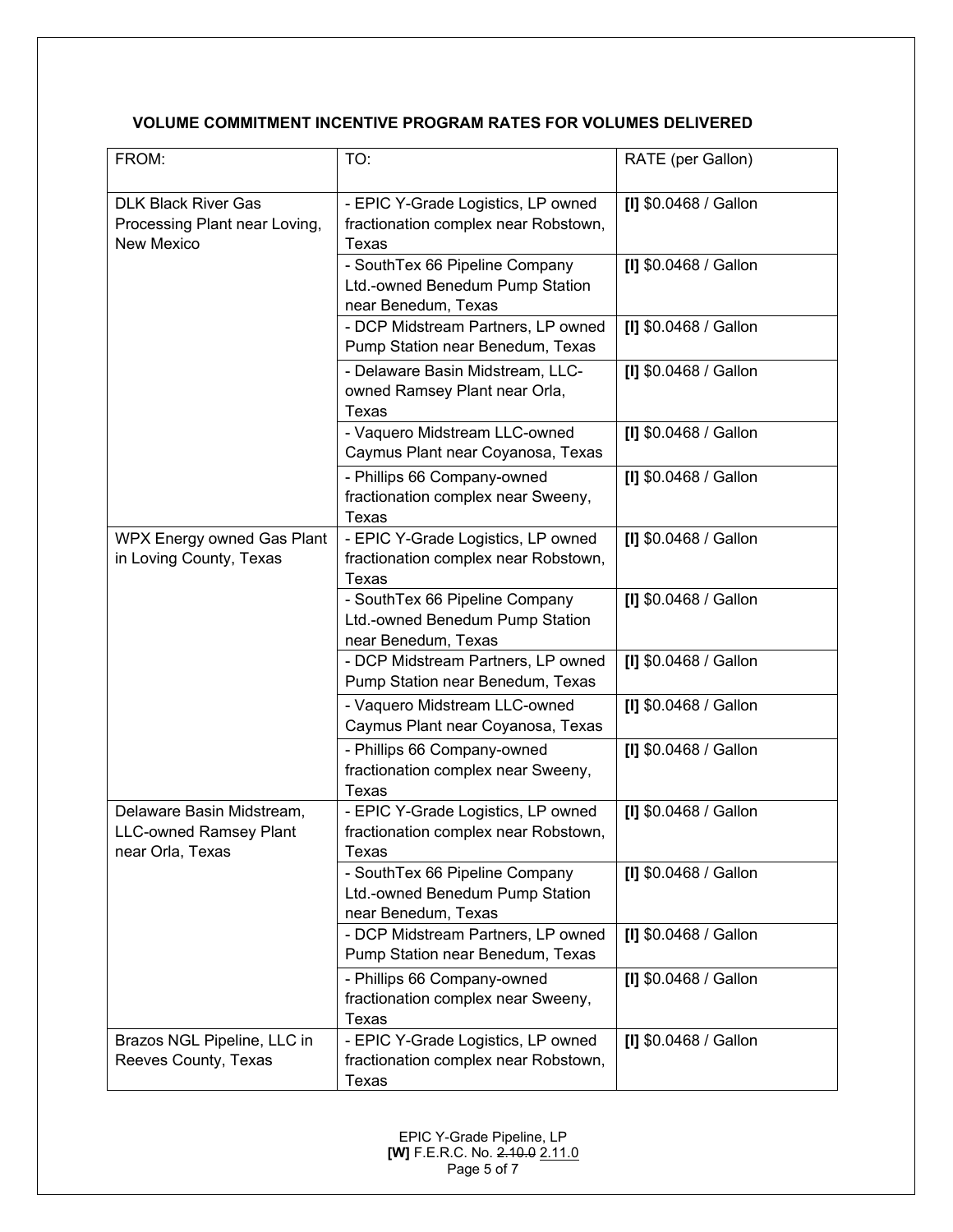|                                                                                          | - SouthTex 66 Pipeline Company<br>Ltd.-owned Benedum Pump Station<br>near Benedum, Texas | [I] \$0.0468 / Gallon |
|------------------------------------------------------------------------------------------|------------------------------------------------------------------------------------------|-----------------------|
|                                                                                          | - DCP Midstream Partners, LP owned<br>Pump Station near Benedum, Texas                   | [I] \$0.0468 / Gallon |
|                                                                                          | - Phillips 66 Company-owned<br>fractionation complex near Sweeny,<br>Texas               | [I] \$0.0468 / Gallon |
| Salt Creek Midstream LLC-<br>owned Pecos 1 Plant near<br>Pecos, Texas                    | - EPIC Y-Grade Logistics, LP owned<br>fractionation complex near Robstown,<br>Texas      | [I] \$0.0468 / Gallon |
|                                                                                          | - SouthTex 66 Pipeline Company<br>Ltd.-owned Benedum Pump Station<br>near Benedum, Texas | [I] \$0.0468 / Gallon |
|                                                                                          | - DCP Midstream Partners, LP owned<br>Pump Station near Benedum, Texas                   | [I] \$0.0468 / Gallon |
|                                                                                          | - Vaquero Midstream LLC-owned<br>Caymus Plant near Coyanosa, Texas                       | [I] \$0.0468 / Gallon |
|                                                                                          | - Phillips 66 Company-owned<br>fractionation complex near Sweeny,<br><b>Texas</b>        | [I] \$0.0468 / Gallon |
| Vaquero Midstream LLC-<br>owned Caymus Plant near<br>Coyanosa, Texas                     | - EPIC Y-Grade Logistics, LP owned<br>fractionation complex near Robstown,<br>Texas      | [I] \$0.0468 / Gallon |
|                                                                                          | - SouthTex 66 Pipeline Company<br>Ltd.-owned Benedum Pump Station<br>near Benedum, Texas | [I] \$0.0468 / Gallon |
|                                                                                          | - DCP Midstream Partners, LP owned<br>Pump Station near Benedum, Texas                   | [I] \$0.0468 / Gallon |
|                                                                                          | - Phillips 66 Company-owned<br>fractionation complex near Sweeny,<br>Texas               | [I] \$0.0468 / Gallon |
| Cogent Midstream WesTex,<br>LLC-owned Big Lake I and Big<br>Lake II Plants in Reagan     | - EPIC Y-Grade Logistics, LP owned<br>fractionation complex near Robstown,<br>Texas      | [I] \$0.0468 / Gallon |
| County, Texas                                                                            | - Phillips 66 Company-owned<br>fractionation complex near Sweeny,<br>Texas               | [I] \$0.0468 / Gallon |
| Lucid Energy Group, LLC,<br>Roadrunner I and Roadrunner<br>Il Plants in Eddy County, New | - EPIC Y-Grade Logistics, LP owned<br>fractionation complex near Robstown,<br>Texas      | [I] \$0.0468 / Gallon |
| Mexico                                                                                   | - SouthTex 66 Pipeline Company<br>Ltd.-owned Benedum Pump Station<br>near Benedum, Texas | [I] \$0.0468 / Gallon |
|                                                                                          | - DCP Midstream Partners, LP owned<br>Pump Station near Benedum, Texas                   | [I] \$0.0468 / Gallon |

EPIC Y-Grade Pipeline, LP **[W]** F.E.R.C. No. 2.10.0 2.11.0 Page 6 of 7